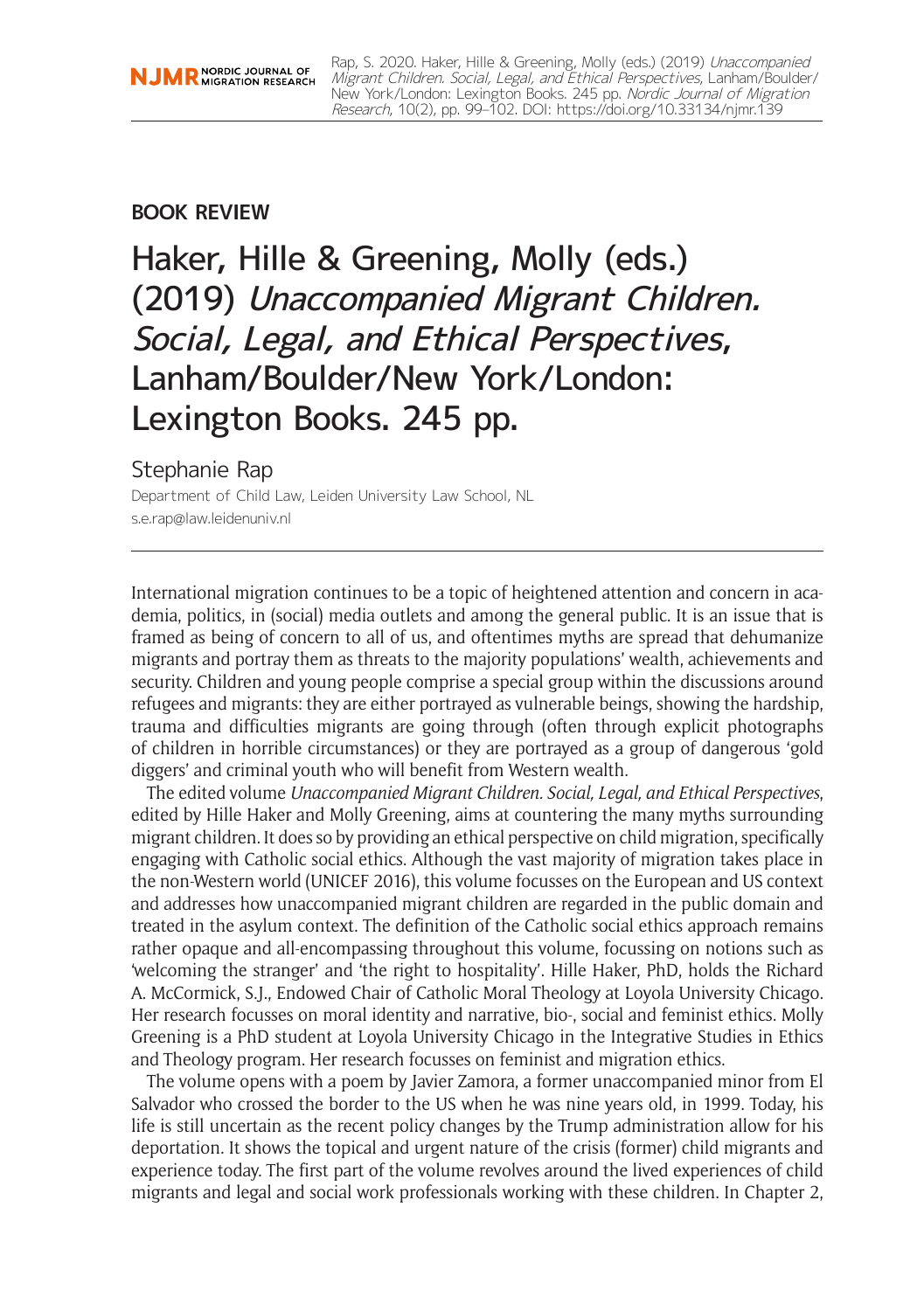Maria Vidal de Haymes, Adam Avrushin and Celeste Sánchez show that professionals in the US and Central America see these children as particularly vulnerable, because of their separation from a primary caregiver. Paradoxically, professionals saw young people as a social problem that needed to be controlled and at the same time presented themselves as 'the protectors of childhood' (p. 37), filling the gap that states are unwilling to address. In Chapter 3, Stephanie Arel discusses the vulnerability of child migrants from the perspective of attachment theory and experienced trauma. Throughout the chapter, examples are drawn from Gulwali Passarlay's (2016) impressive and moving memoir about his flight from Afghanistan to the UK. Part I of the volume ends with an account on how unaccompanied minors are treated in Bavaria, Germany, and specifically their access to vocational training (Chapter 4 by Philip Anderson).

In Part II of the volume, the issues of vulnerability and agency of child migrants are connected to the international human and children's rights framework. Katherine Kaufka Walts analyses the situation of unaccompanied minors in the US, which poses certain challenges, because of the general lack of political will by the US to commit to international human rights treaties, and specifically the UN Convention on the Rights of the Child (CRC) (Chapter 5). The author points at the lack of a 'best interests of the child' determination and the double standard applied in relation to nationals (i.e. children in the child welfare system) compared to migrant children, who are released into the custody of a stranger, which would be unthinkable for the first group of children. In Chapter 6, Susan Terrio highlights that immigration detention of children is a particular pressing issue, and specific attention is given to the threats to children's physical, mental and social health and development it provokes.

In Chapter 7, some of the essential questions in human rights scholarship are posed, in relation to the treatment of unaccompanied minors in Sweden. Elena Namli and Linde Lindkvist observe the conflicting trends of tightening migration laws and the process of incorporating the CRC in Swedish law. The authors maintain a critical stance towards human rights law, claiming that strengthening the legal position of children, through children's rights law, does not necessarily result in firmer human rights protections. This boils down to the question of the effectiveness of human rights (see for example Subedi 2017), and the authors argue that with an increased juridification of human rights, the moral and political dimensions of human rights should not be underestimated (p. 122, 129).

Part III illustrates the Catholic social ethics in child migration. In Chapter 8 by Cristina Traina, the conceptualisation of vulnerability is again at the heart of the analysis. This chapter draws on another work of non-fiction by Valeria Luiselli (2017) illustrating the vulnerability of unaccompanied minors on an ontological, structural and moral level. In Chapter 9, Kristin Heyer analyses the situation of child migrants in the US context from an historical, political and moral perspective, pointing at the discrepancies between Biblical notions of 'hospitality to the stranger' and 'social sin' that dominate public and political debates. The religious norm of hospitality is further interpreted by means of the philosophical notion of 'justice as responsibility to relationships' (Chapter 10). The author Tisha Rajendra argues that this notion can contribute to explaining and convincing people of why to give support to child migrants as part of the relationships that people maintain with one another (p. 190). In the closing chapter, Haker proposes a cosmopolitan framework of human rights in which human dignity and children's rights are prioritised, but at the same time should not only be legal rights and 'paper tigers', but morally enshrined values and notions 'offering a framework for actions, policies, and laws' (p. 212).

In the year of the 30th anniversary of the CRC, proponents of the Convention celebrate the achievements, successes and advancements in children's rights at the global level. However, the 'moral crisis' (p. xv) surrounding the migration flows of children to more affluent parts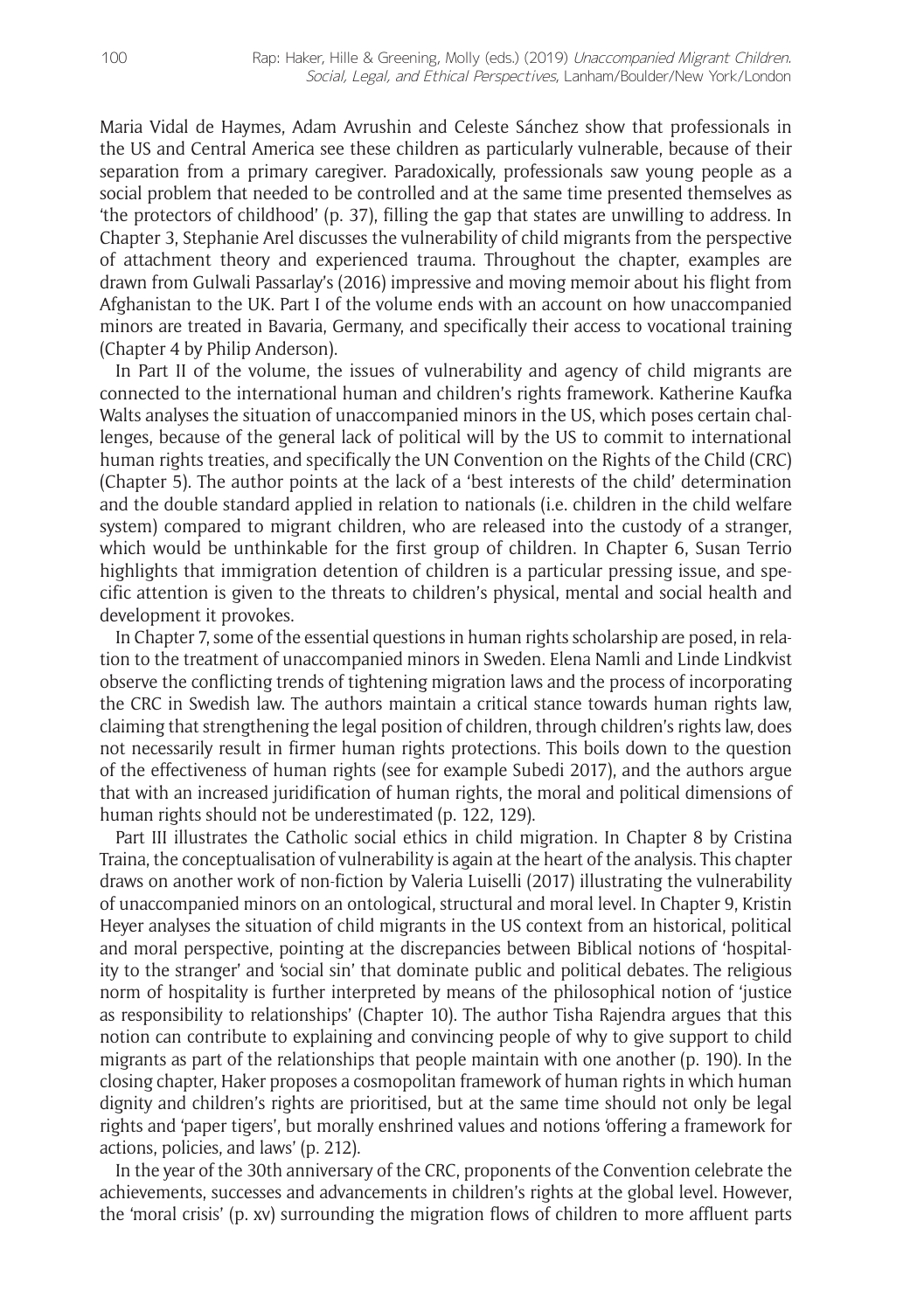of the world shows that children's rights are not universally embraced and protected. In this volume, the effectiveness of human rights of children is scrutinised on the basis of 'legalistic reduction of human rights' (p. 129) and the underestimation of the moral and political value of international human rights standards. It is argued, for example, that the mere fact that the CRC adheres to an age threshold of 18 (see art. 1 CRC), it institutionalises and thereby justifies age determination procedures in case the age of the migrant is uncertain (Namli and Lindkvist) and restricts states' notions of vulnerability and human rights protection. This can be seen as a rather limited view on the human rights of children. With the adoption of the CRC, children were given official legal status under international law and were for the first time seen as subjects of rights (Liefaard & Sloth-Nielsen 2017: 1).

This volume shows the importance of the moral and political values that enforce human rights, in a time of 'immigrant-hostile political stance' (p. 202). However, acknowledging the agency and capacities of children, as advocated for by the editors (p. 217), means that child migrants should be regarded as rights holders, moving beyond the perception of the child as merely a vulnerable being. Children should be enabled to claim their rights in the legal domain, have access to justice and through legal action force states, as primary duty bearers, to take responsibility and enforce and protect refugee and migrant children's human rights. As Cristina Traina puts it rightly: 'Migrant children force us to confront the fact that children are both vulnerable persons – as the US culture of protected childhood implies – and active agents of their own welfare – as their arrival here attests' (p. 141).

This volume provides a valuable source for graduate students and academics who seek a critical stance towards human rights scholarship and who would like to develop a multidimensional perspective on children in migration, beyond the more traditional legal perspective. The contributions provide interesting insights in the recent political debates and lived experiences of child migrants in the US and European context.

### **Competing Interests**

The author has no competing interests to declare.

### **References**

- **Liefaard, T** and **Sloth-Nielsen, J.** 2017. 25 Years CRC: Reflections on Successes, Failures and the Future. In: Liefaard, T and Sloth-Nielsen, J (eds.), *The United Nations Convention on the Rights of the Child: Taking Stock after 25 Years and Looking Ahead*, 1–13. Leiden: Brill. DOI: [https://doi.org/10.1163/9789004295056\\_002](https://doi.org/10.1163/9789004295056_002)
- **Luiselli, V.** 2017. *Tell Me How It Ends: An Essay in 40 Questions*. Minneapolis: Coffee House Press.
- **Passarlay, G.** 2016. *The Lightless Sky: A Twelve-Year-Old Refugee's Extraordinary Journey Across Half the World*. New York: Harper Collins.
- **Subedi, SP.** 2017. *The Effectiveness of the UN Human Rights System. Reform and the Judicialisation of Human Rights*. London & New York: Routledge. DOI: [https://doi.](https://doi.org/10.4324/9781315200408) [org/10.4324/9781315200408](https://doi.org/10.4324/9781315200408)
- **UNICEF.** 2016. *Uprooted. The Growing Crisis for Refugee and Migrant Children*. New York: UNICEF.